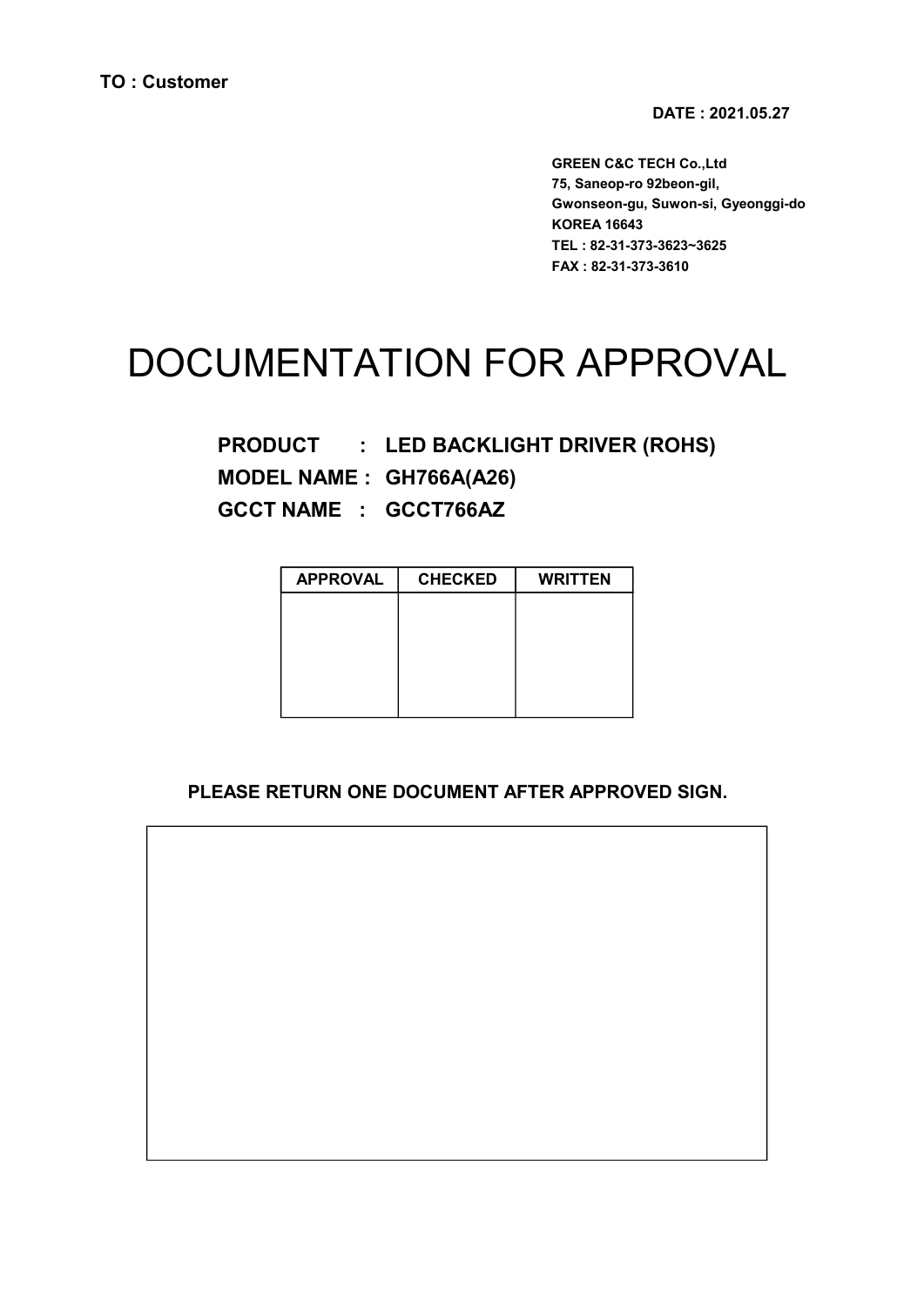| <b>GREEN C&amp;C TECH</b> |  |
|---------------------------|--|
|                           |  |

# $\texttt{GREEN C&C}\ \texttt{TECH}$  LED DRIVER SPECIFICATION  $\begin{array}{|l|}\texttt{Publishing Date}\end{array}$  2021.05.27 GH766A(A26) Reforming Date

| $N$ O | <b>Date</b>             | <b>REVISION</b> | Page |
|-------|-------------------------|-----------------|------|
|       |                         |                 |      |
|       |                         |                 |      |
|       |                         |                 |      |
|       |                         |                 |      |
|       |                         |                 |      |
|       |                         |                 |      |
|       |                         |                 |      |
|       |                         |                 |      |
|       |                         |                 |      |
|       |                         |                 |      |
|       |                         |                 |      |
|       |                         |                 |      |
|       |                         |                 |      |
|       |                         |                 |      |
|       |                         |                 |      |
|       |                         |                 |      |
|       |                         |                 |      |
|       |                         |                 |      |
|       |                         |                 |      |
|       |                         |                 |      |
|       |                         |                 |      |
|       |                         |                 |      |
|       |                         |                 |      |
|       |                         |                 |      |
|       |                         |                 |      |
|       |                         |                 |      |
|       |                         |                 |      |
|       |                         |                 |      |
|       |                         |                 |      |
|       | <b>REVISION HISTORY</b> |                 |      |

| REV. |   |   |   |  |  |           |   |      |  |
|------|---|---|---|--|--|-----------|---|------|--|
| Page |   |   |   |  |  |           |   |      |  |
| REV. |   |   |   |  |  |           |   |      |  |
| Page | - | w | o |  |  |           |   |      |  |
|      |   |   |   |  |  | Page Rev. | u | Page |  |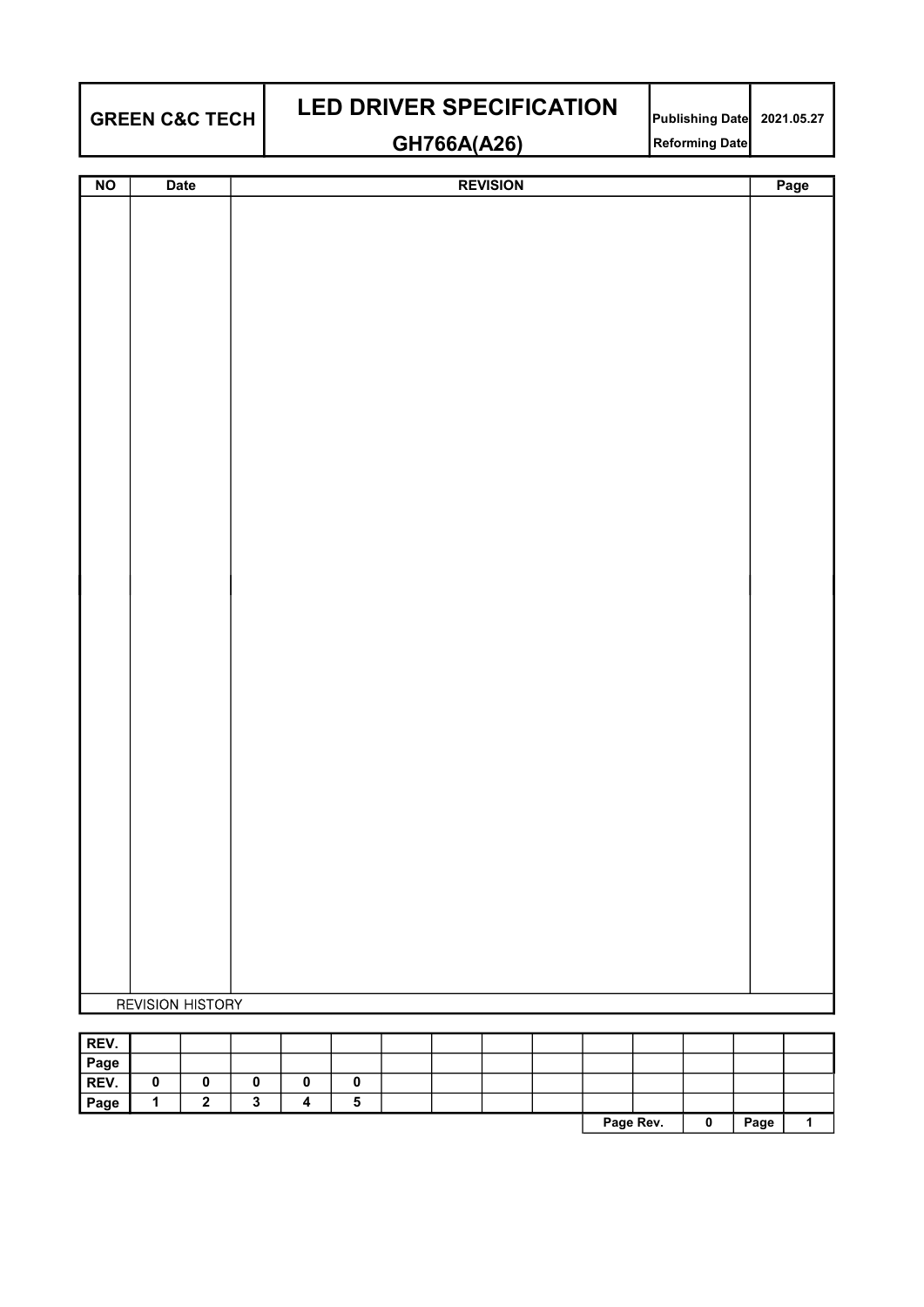#### 1. APPLICATION

 This Document Specified The Detailed Product Requirement of LED driver GH766A(A26)

### 2. SUITABLE LOAD

LCD MODULE : 4 Strings LED BLU TFT LCD

## 3. ELECTRICAL CHARATERISTICS

3.1. Absolute Maximum Ratings

| Item                   | Symbol        | Spec.         | <b>Unit</b>      | <b>Remarks</b> |
|------------------------|---------------|---------------|------------------|----------------|
| <b>Input Voltage 1</b> | Vin           | $10.8 - 26.4$ | v                |                |
| <b>Input Voltage 2</b> | <b>ON/OFF</b> | 5.25          | v                |                |
| Operating              |               | $0 - 50$      | ී.               |                |
| <b>Temperature</b>     | Top           |               |                  |                |
| <b>Storage</b>         |               |               | "C<br>$-20 - 60$ |                |
| <b>Temperature</b>     | <b>Tstg</b>   |               |                  |                |
| <b>Relative</b>        | <b>RH</b>     | 80            | $\%$             |                |
| <b>Humidity</b>        |               |               |                  |                |

#### 3.2. Control Signal

| PIN No. | Symbol        | <b>Status</b> | <b>Action</b>   | <b>Remarks</b> |
|---------|---------------|---------------|-----------------|----------------|
| CN1#9   | <b>ON/OFF</b> | <b>HIGH</b>   | <b>LED - ON</b> | $2.4 - 5.25V$  |
|         |               | LOW           | LED - OFF       | $0.8$ V Max    |

| Page Rev. |  |  |
|-----------|--|--|
|           |  |  |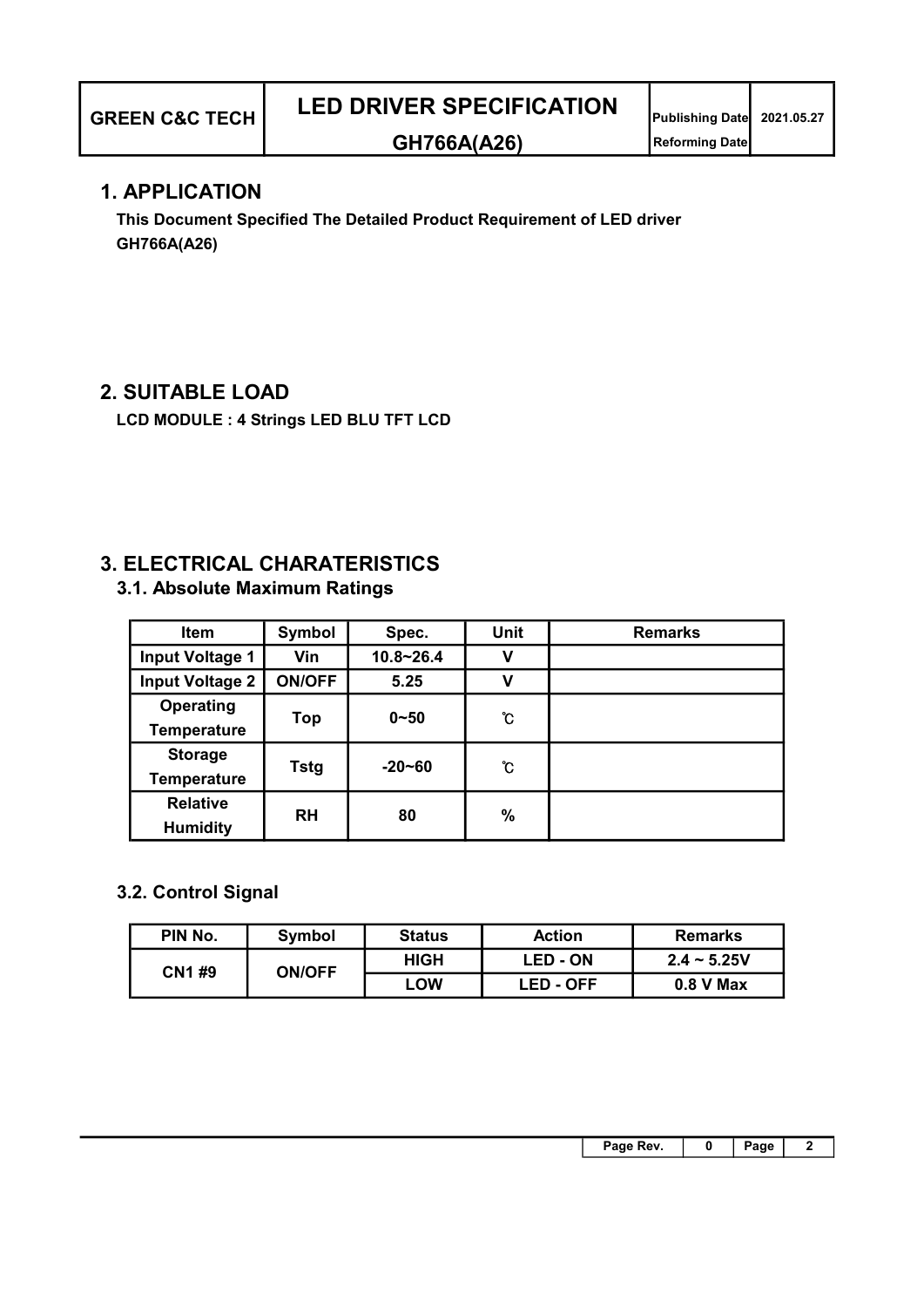#### 3.3. Output Characteristics

| Item                    | Sym.       | Condition              | Min.   | Typ.                     | Max. | Unit   |
|-------------------------|------------|------------------------|--------|--------------------------|------|--------|
| <b>Input Voltage</b>    | Vin        | $\blacksquare$         | 10.8   | $\overline{\phantom{0}}$ | 26.4 | Vdc    |
| <b>Input Current</b>    | lin        | Vin=12V or 24V, Dim=0V | -      | $\blacksquare$           | 3.0  | А      |
| <b>Output Current</b>   | lout (Max) | Vin=12V or 24V, Dim=0V | 75.0   | 85.0                     | 95.0 | mAmean |
| <b>Backlight ON/OFF</b> | ON         | $\blacksquare$         | 2.4    | $\overline{\phantom{0}}$ | 5.25 | Vdc    |
| Control                 | <b>OFF</b> | $\blacksquare$         | $-0.3$ |                          | 0.8  |        |

\* Output Voltage is greater than Input Voltage for at least 3V or more.

#### 3.4. Test Circuit

 $-S/W : A \rightarrow BLU ON$ B --> BLU OFF



| Page Rev. | n | Page |  |
|-----------|---|------|--|
|           |   |      |  |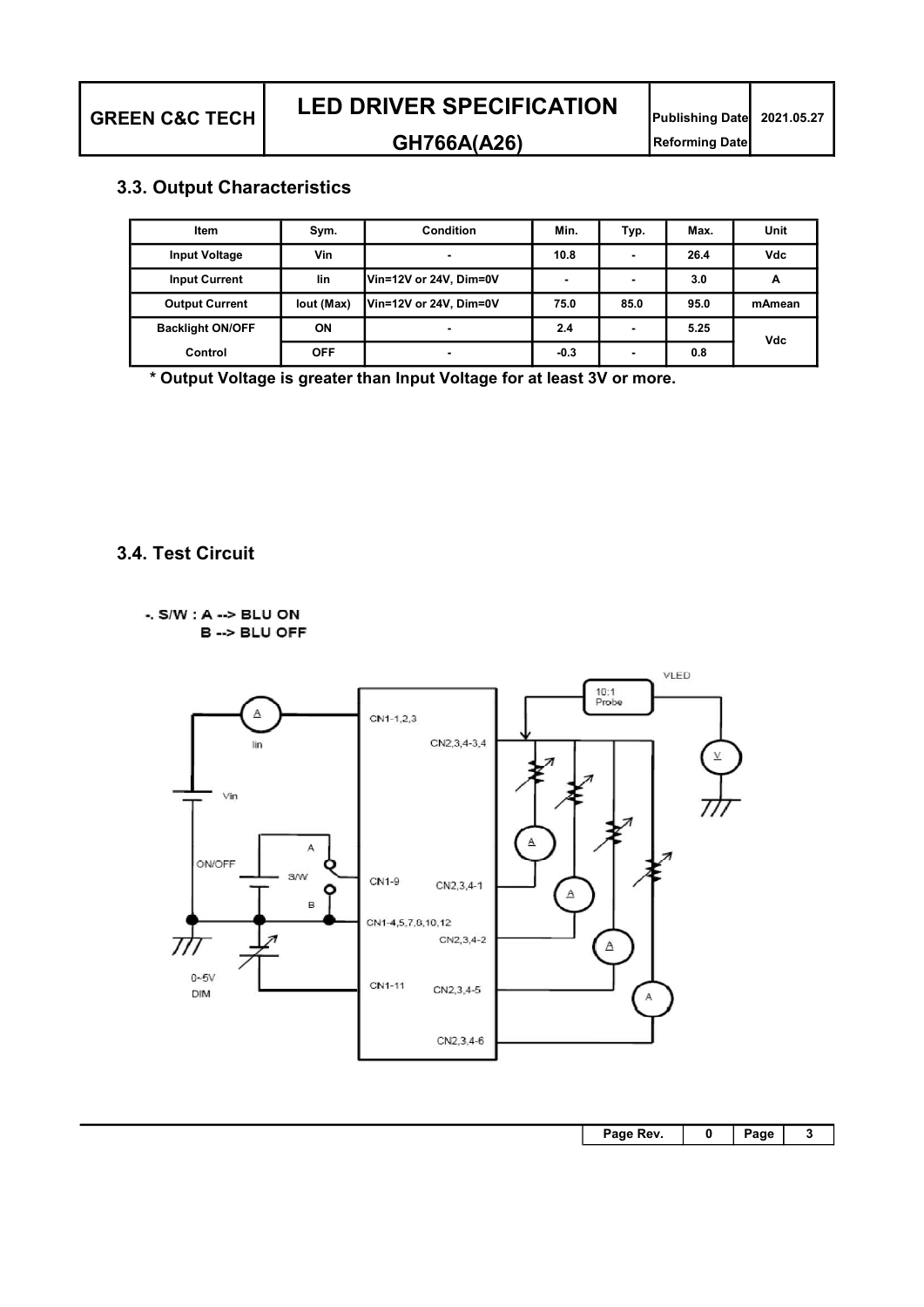#### GH766A(A26) Reforming Date

#### 4. INTERFACE

4.1. CN1 Connector (Input) : 12505WR-12A (YEONHO) or Equivalent

| PIN No.       | Symbol        | <b>Description</b>                  |
|---------------|---------------|-------------------------------------|
| 1, 2, 3       | <b>VIN</b>    | Voltage Input :<br>12V or 24V (typ) |
| 4,5,7,8,10,12 | <b>GND</b>    | <b>S</b> round                      |
| 6             | N.C           | <b>No Connection</b>                |
| 9             | <b>ON/OFF</b> | <b>LED DRIVER ON/OFF Control</b>    |
| 11            | <b>DIM</b>    | $ 0V(MAX)-5V(MIN) $                 |

4.2 CN2 Connector (OUTPUT) :12507WR-06L (YEONHO) OR Equivalent

| PIN No. | Symbol          | <b>Description</b>   |
|---------|-----------------|----------------------|
|         | FB <sub>1</sub> | Feedback 1           |
|         | FB <sub>2</sub> | lFeedback 2          |
| 3,4     | <b>VLED</b>     | <b>System Output</b> |
| 5       | FB <sub>3</sub> | Feedback 3           |
| 6       | FB4             | Feedback 4           |

4.3 CN3 Connector (OUTPUT) : 10019HR-H06B (YEONHO) OR Equivalent

| PIN No. | Symbol          | <b>Description</b>   |
|---------|-----------------|----------------------|
|         | FB <sub>1</sub> | <b>IFeedback 1</b>   |
|         | FB <sub>2</sub> | <b>IFeedback 2</b>   |
| 3,4     | <b>VLED</b>     | <b>System Output</b> |
| 5       | FB <sub>3</sub> | <b>IFeedback 3</b>   |
|         | FB4             | <b>IFeedback 4</b>   |

4.4 CN4 Connector (OUTPUT) : 05002HR-H06CE(G) (YEONHO) OR Equivalent

| PIN No. | Symbol          | <b>Description</b>   |
|---------|-----------------|----------------------|
|         | FB <sub>1</sub> | lFeedback 1          |
|         | FB <sub>2</sub> | lFeedback 2          |
| 3,4     | <b>VLED</b>     | <b>System Output</b> |
|         | FB <sub>3</sub> | Feedback 3           |
|         | FB4             | Feedback 4           |